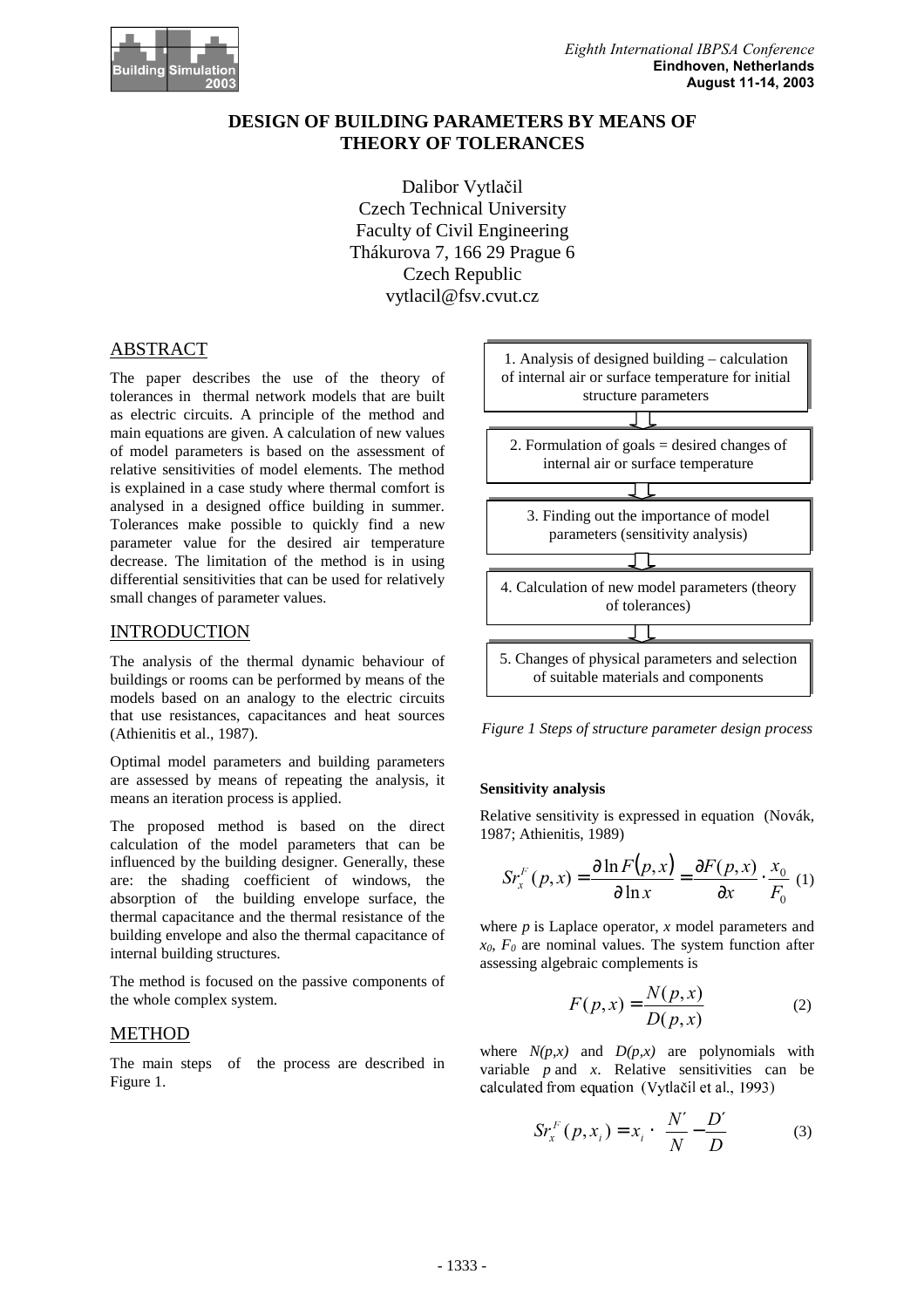The result of the calculation of the sensitivity function (3) after the substitution  $p=i.\omega$ , where *j* is imaginary unit and  $\omega$  is radian frequency, is a complex figure. Real part expresses the amplitude sensitivity. The imaginary part epresses the sensitivity of the phase delay to the change of parameter *x*. This fact can be written as

$$
Sr_{x_i}^F(j\omega) = \text{Re} Sr_{x_i}^F + j \text{Im} Sr_{x_i}^F =
$$
  

$$
\frac{\partial |F(j\omega, x_i)|}{\partial x_i} \cdot \frac{x_i}{|F(j\omega, x_i)|} + j \frac{\partial {\arg F(j\omega, x_i)}}{\partial x_i} (4)
$$

Graphs of functions  $Resr^{F}(j\omega)$  and  $ImSr^{F}(j\omega)$  are sensitivity characteristics of the model parameter *x<sup>i</sup>* .

#### **Tolerances**

The tolerance of system function  $F$  is a differential defined by the equation

$$
\Delta F = \sum_{i=1}^{N} S_{x_i}^F \cdot \Delta x_i \tag{5}
$$

Relative tolerances make use of relative sensitivities

$$
\frac{\Delta F}{F} = \sum_{i=1}^{N} S r_{x_i}^F \cdot \frac{\Delta x_i}{x_i} \tag{6}
$$

Equations (3) and (6) are the frame for the calculation of new building element values.

### EXAMPLE

As an example, the calculation of parameters in an administrative building in summer is presented. One room with a light-weight envelope and corresponding model is drawn in Figure 2.

#### **Model description**

The zone model is built as a five-node thermal network. Resultant values of internal air temperature are influenced by changes of the external environment, this means by time-dependent changes of solar radiation and air temperature. The calculation is based on the equation

$$
T_4 = \frac{\Delta_{14}}{\Delta_{11}} \cdot T_1 = F(p, x_1, x_2, \dots, x_n) \cdot T_1 \tag{7}
$$

where  $T_4$  is the output variable (internal air temperature) and  $T_I$  is the input variable (solar radiation),  $\Delta_{14}$  and  $\Delta_{11}$  are adjuncts of the system matrix describing the model.

The impact of external air temperature changes is negligible compare to the radiation. Therefore for the sensitivity analysis the example uses only the model in Figure 2. Considered elements are: thermal conductance of the building shell  $U_w$ , thermal transfer conductance between the shell and the interior *U<sup>i</sup>* ,

thermal transfer conductance between interior and surrounding building structures  $U_s$ , their thermal capacitance *C<sup>s</sup>* , thermal capacitance of the building shell  $C_w$ , thermal capacitance of the interior (air and furnishing) *C<sup>i</sup>* , controlled heat source *G<sup>o</sup>* for heat passage through the window, controlled heat source  $G_w$  for the description of heat flow to the external wall. Heat source values include the size of elements and a transmittion or an absorption coefficient. Both sources are controlled from node *1*. *G<sup>L</sup>* represents heat loss from the surface of the building shell.

The analysis is performed in frequency domain by computer program. Resultant values are calculated from the equation

$$
T_k(j\omega) = |H_i| \cdot e^{j\gamma_i} \cdot |M_i| \cdot e^{j\gamma_i} \tag{8}
$$

where  $H_i$ ,  $\gamma_i$  are modules and arguments of the model and  $M_i$ ,  $\gamma'_i$  are modules and arguments of the input for  $i$  - harmonic component.  $T_k$  is the output in node *k* of the model.

## RESULTS

Resultant values of predicted internal air temperature for initial model values are depicted in Figure 3. Calculated temperature peak is 27,3°C. Acceptable air temperature for the analysed room is 26°C.

Relative sensitivities are drawn in Figure 4. The most sensitive model parameter is the heat source that describes the heat flow through the window. Parameters with higher relative sensitivity values influence internal air temperature values more than other model parameters. Another important element is also thermal capacitance of internal building structures.

Parameter  $G_0$  was chosen and its new value was computed from the equation (6) and relative sensitivity value. Input values and computed values are in Table 1. For the verification of the result, internal air temperature was calculated with new *G<sup>0</sup>* value. Resultant values are in Figure 3. Maximum air temperature in the room achieved 26°C.

The next step is to design physical parameters of the building structure. In this case, three variants were considered. All variants ensure a desired goal – the decrease of air temperature under 26°C. The description of considered variants is in Table 1.

In this case, the change of  $G_0$  value is only strategy how to achieve the goal by means of one element. Other strategies have to be the combination of the change of *G0* value and other parameter values, e.g.  $G_W$  or  $C_S$ *.* 

The final decision should consider also architectonic and economic limits of the chosen solution.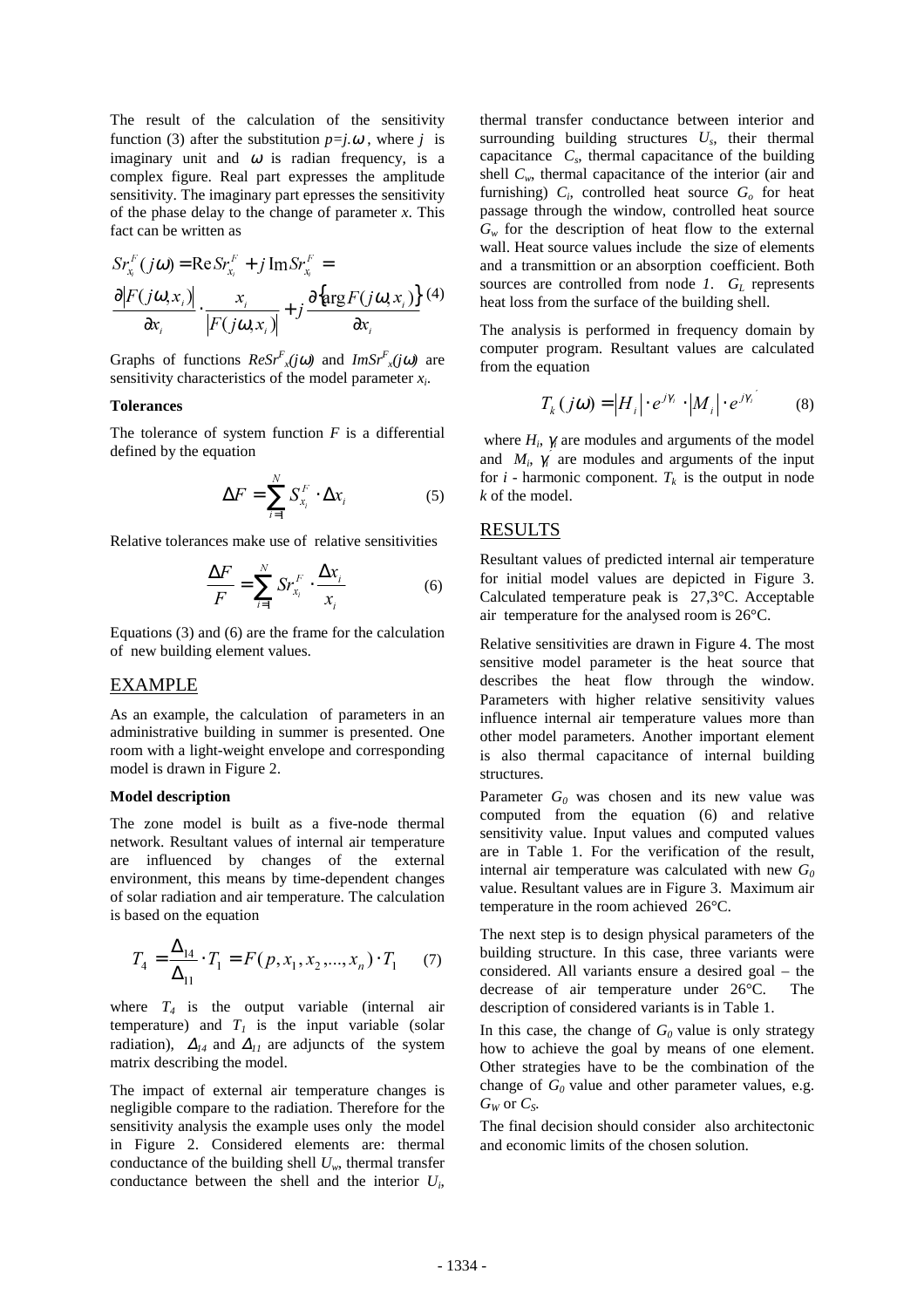# CONCLUSIONS AND DISCUSSION

The described method can be used for fast design of structure parameters. A computer program for computing relative sensitivities has been developed.

The important fact is the application of differential sensitivities. It means that we can work only with relatively small changes of the parameter values. It depends on the sensitivity charecteristics. For *G<sup>0</sup>* values it is possible to find stable results of relative sensitivities for wide range of nominal values. In the described case study, the investigated parameter was changed by 25,5 %. The comparison of the calculated air temperature peak for the new parameter value and the desired air temperature peak shows good accuracy of the method.

## ACKNOWLEDGMENT

This research has been supported by MSMT grant No. J04/98:210000006.

# REFERENCES

Athienitis, A.K., Sullivan, H.F, Hollands, G.T. 1987. Discrete Fourier Series Models for Building Auxliery Energy Loads Based on Network Formulation Techniques, Solar Energy, 39, 203 - 210

Athienitis, A.K. 1989. A Computer Method for Systematic Sensitivity Analysis of Building Thermal Networks, Building and Environment, 24, 163 – 168.

Novák, M. 1987. Tolerance Theory of Systems, Academia, Prague.

-  -  of Building Thermal Network Elements, Building and Environment, 1, 63 –68.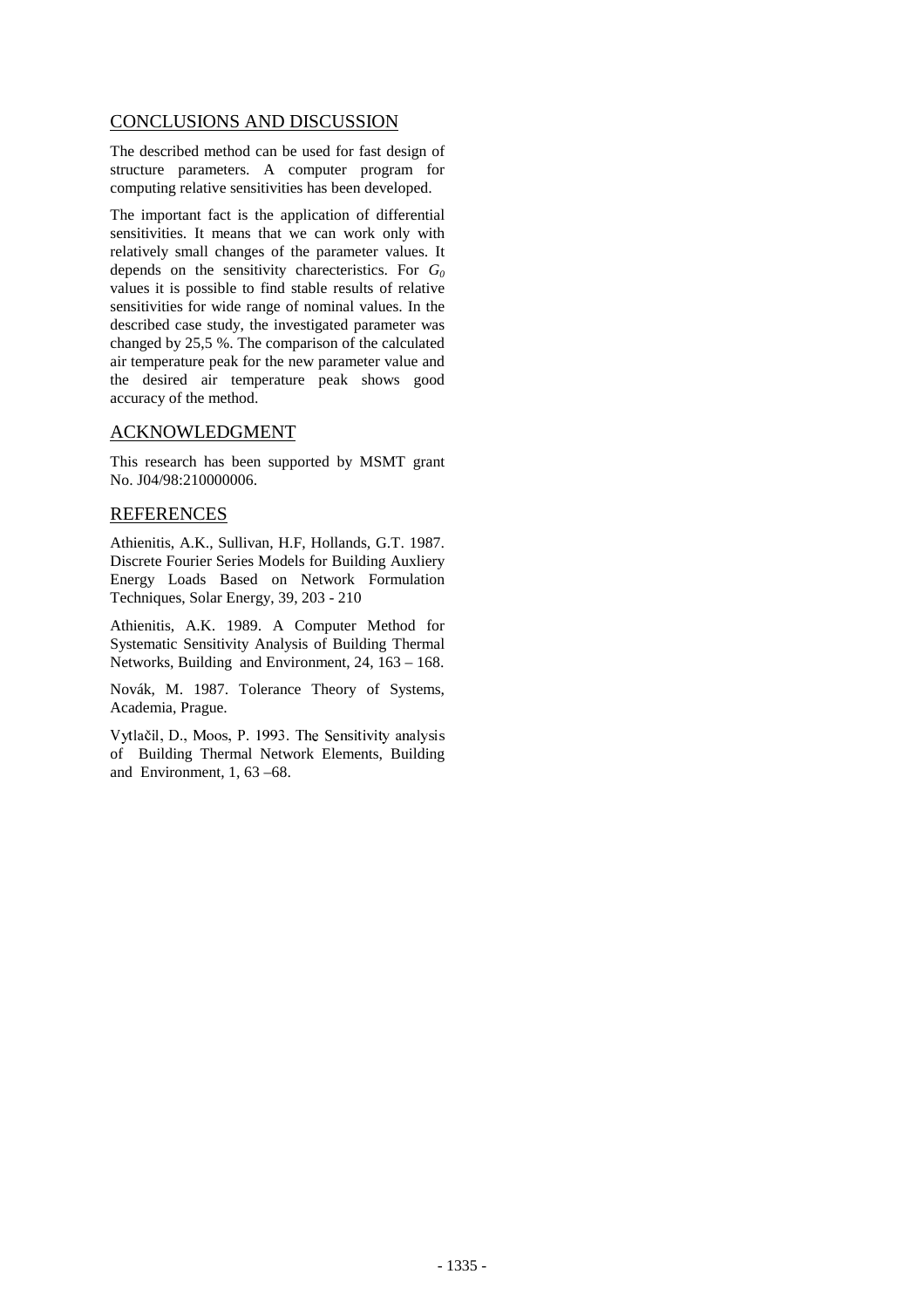

*Figure 2 Model for calculation of internal air temperature*



*Figure 3 External load and predicted internal air temperatures*